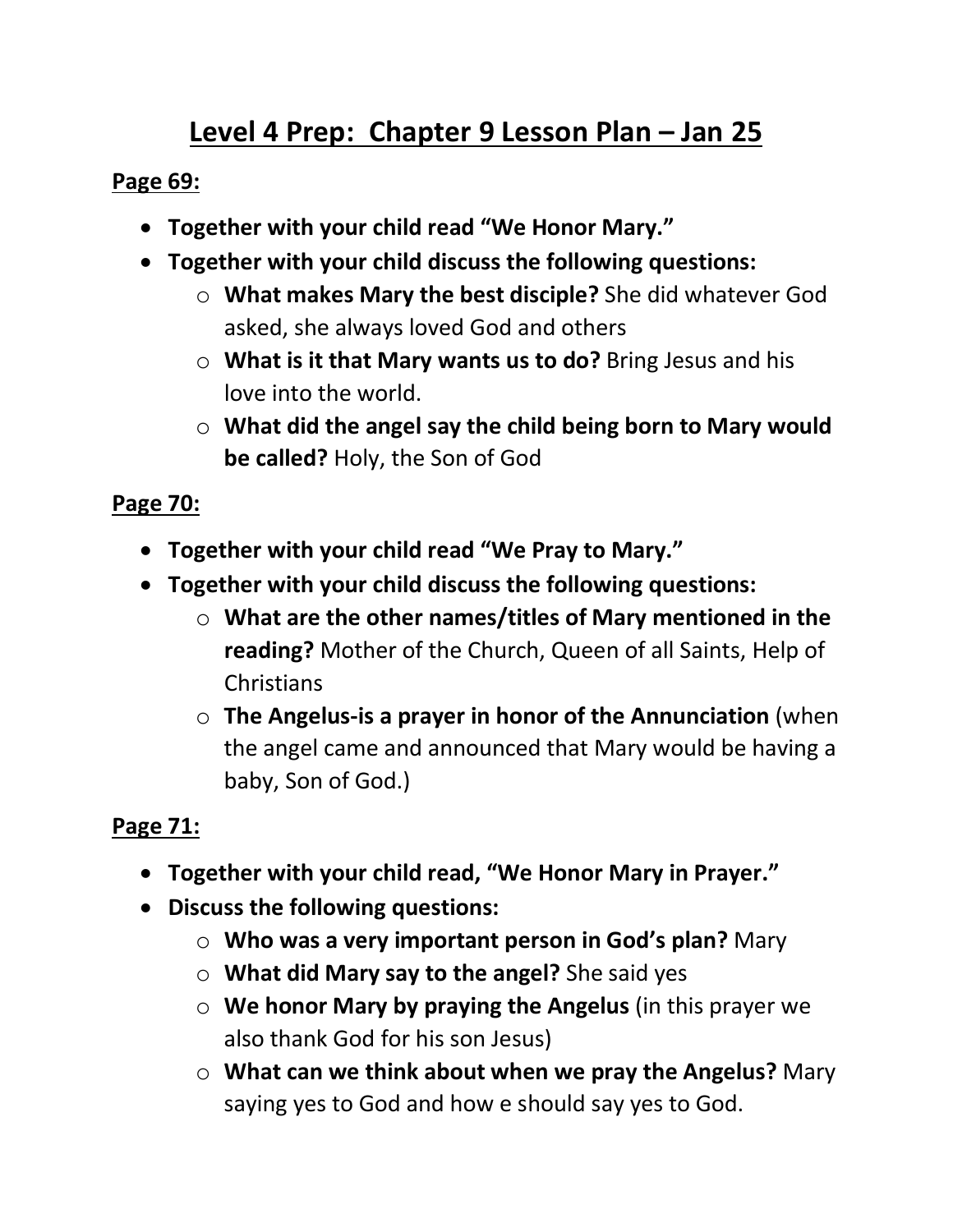o **Have your child draw a stained-**glass window honoring Mary in the frame provided on page 71.

## **Page 72:**

- **Together with our child do the crossword puzzle using the Word Bank for the answers.**
- **Answers:**

**Across:**

- **3. serve**
- **7. Reconciliation**
- **11.contrition**
- **12. love**
- **13. eucharist**
- **14. commandments**

### **Down:**

- **1. Bread**
- **2. Conscience**
- **4. Jesus**
- **5. life**
- **6. Angelus**
- **8. sacrifice**
- **9. absolution**
- **10. hearts**